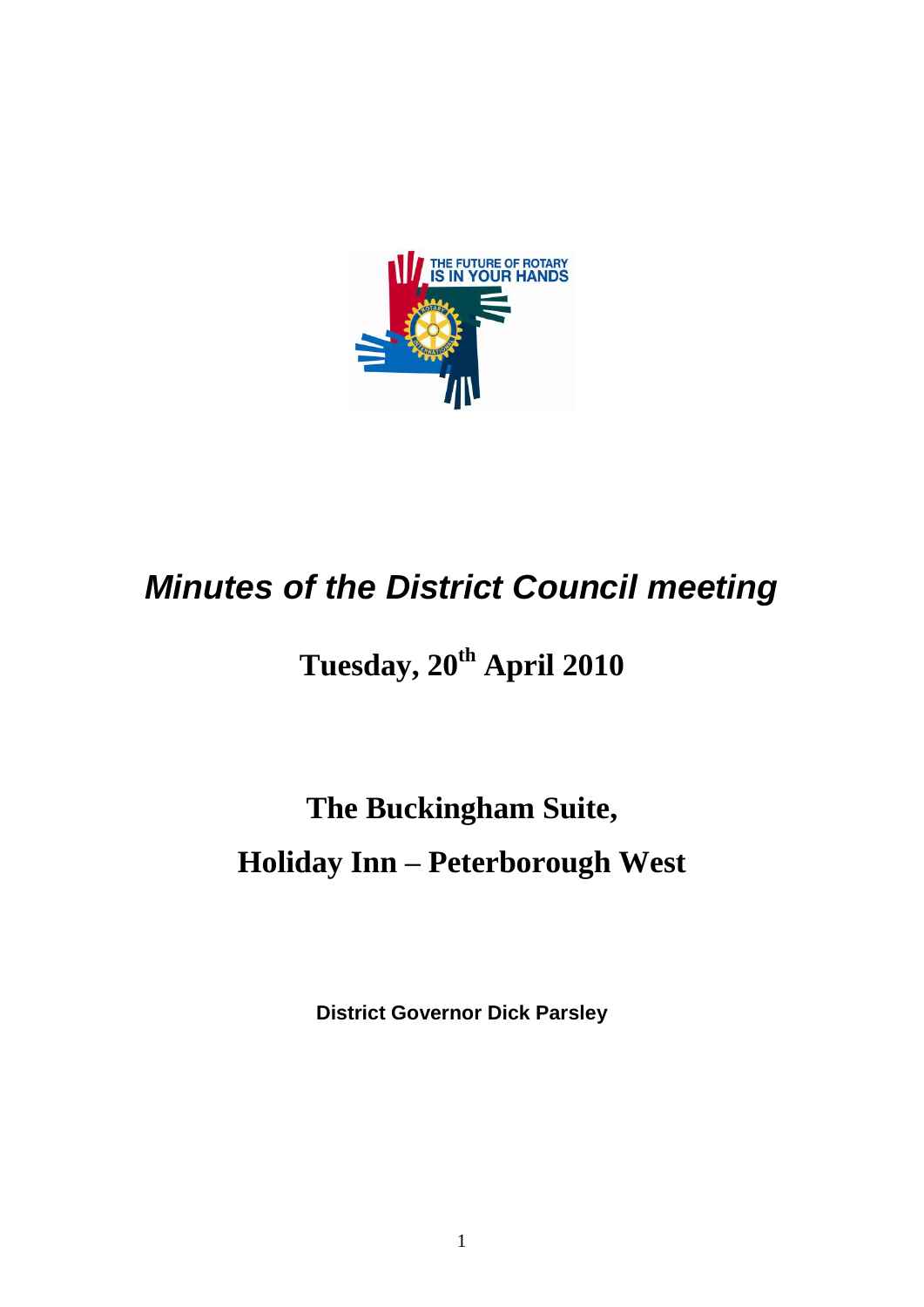The District Governor, Rtn. Dick Parsley chaired the meeting, which was held at the Holiday Inn, Thorpe Wood, Peterborough on Tuesday,  $20^{th}$  April 2010 commencing at 7.30 p.m.

There were 125 Rotarians present from 62 Clubs. (Area A 9; B 8; C 8; D 9; E 7; F 8 and G11, clubs represented).

#### **C. 09/10. 40 Welcome and Apologies:**

The District Governor welcomed all who were present, in particular the PDGs and all those Rotarians attending their first Council meeting who were invited to stand and be recognised.

Apologies were received from:

PDGs Ronald Watson, Dan Connan, John Butcher, Peter Moreton, Paul Buyers, Terry Watts, Tony Martin and Martin Bridge

Conference Manager Andy Roberts

Protection Officer David Brown

The Rotary Clubs of Grantham, Kettering Huxloe, Rutland, Shepshed and Soar Valley

Rtn Tim Leach - President of Biggleswade, Rtn. Mike Kingdom – President of Biggleswade Ivel.

Rtn. Maureen Jerman – President Leicester De Montfort, Rtn Andrew Carnell – President Kettering Huxloe & Rtn. Keith Crellin – President Rutland

Rtns Janet Sinclair, Adrian Harrison, Al Good, Geoff Blurton, Fred Bellingall, Margaret Simpson, Ron Simpson, & Stuart Mucklejohn

#### **C. 09/10. 41 Act of Remembrance:**

All present stood as a formal act of remembrance of all Rotarians who had passed to higher service since the previous Council meeting.

### **C.09/10. 42 Minutes of the Previous Meeting held on Monday the 25th January 2010**

The District Secretary made an amendment to the previous minutes to add a missing word; Page 5: Conference Budget, DGE Roger McDermott said "he could not guarantee such costs would **not** be incurred" PDG Ken McKellar proposed the amended minutes of the Council meeting held on Monday, the 25<sup>th</sup> January 2010, should be agreed as a true record. Seconded by PDG Roger May and unanimously approved. The minutes were then signed by the District Governor.

#### **C. 09/10. 43 Matters Arising:**

#### **Page 2, Item 09/10.29**

IPDG Iain Vernon reported that a sub-group commissioned to review the current Standing Orders has been formed. In addition to himself members of the group are the District Governor, PDG Barry Hasdell (District Secretary & former Conference Manager, Rtn Geof Nichols (former Conference Manager), Rtn Steve Bellamy (incoming District Treasurer) and Rtn Neville Thompson (Assistant Conference Manager). The review is well under way and findings will be available for discussion at the next District Council meeting in July.

Rtn. Bob Seery (Rotary Club of Thrapston & Raunds) referred to Items C.09/10.29 and C09/10.31, and asked whether both matters were being considered by the sub-group. He also suggested it would be advisable, due to the sensitivity of issues under review, that draft revised Standing Orders should be circulated to clubs for full consultation, and constructive positive comment, before the document is finalised.

The District Governor confirmed that both items referred to are indeed being considered by the sub-group. He said the sub-group would wish to thank clubs and individuals for comments already received regarding existing Standing Orders. He confirmed that the revised Standing Orders will be circulated, in draft form, to all clubs for consultation well before the next District Council meeting.

Rtn Colin Scott (Rotary Club of Holbeach) had read the existing Standing Orders and advised other members to do likewise. He raised concern that, at the previous meeting, discussion on Conference expenses had not taken place due to the review of Standing Orders whilst discussion regarding retention of the District Directory, also in Standing Orders, had taken place. He referred to Item 17 which states that a District Directory will be published annually and supplied to all full members of all clubs in the District.

The District Governor replied that Council had debated all items within the construction of the budget for the coming year, with those raising concern being referred to the review of Standing Orders.

#### **C. 09/10. 44 District Governor's Report:**

The District Governor had issued a report prior to the meeting. He reiterated his gratitude for all efforts for Thanks for Life. He reported that the fund currently stands at £1 million plus an additional £54,000 above target, pledged funds for this District currently standing at £41,000. He invited clubs to tell him about activities and achievements and noted the excellent way clubs were working together on this project.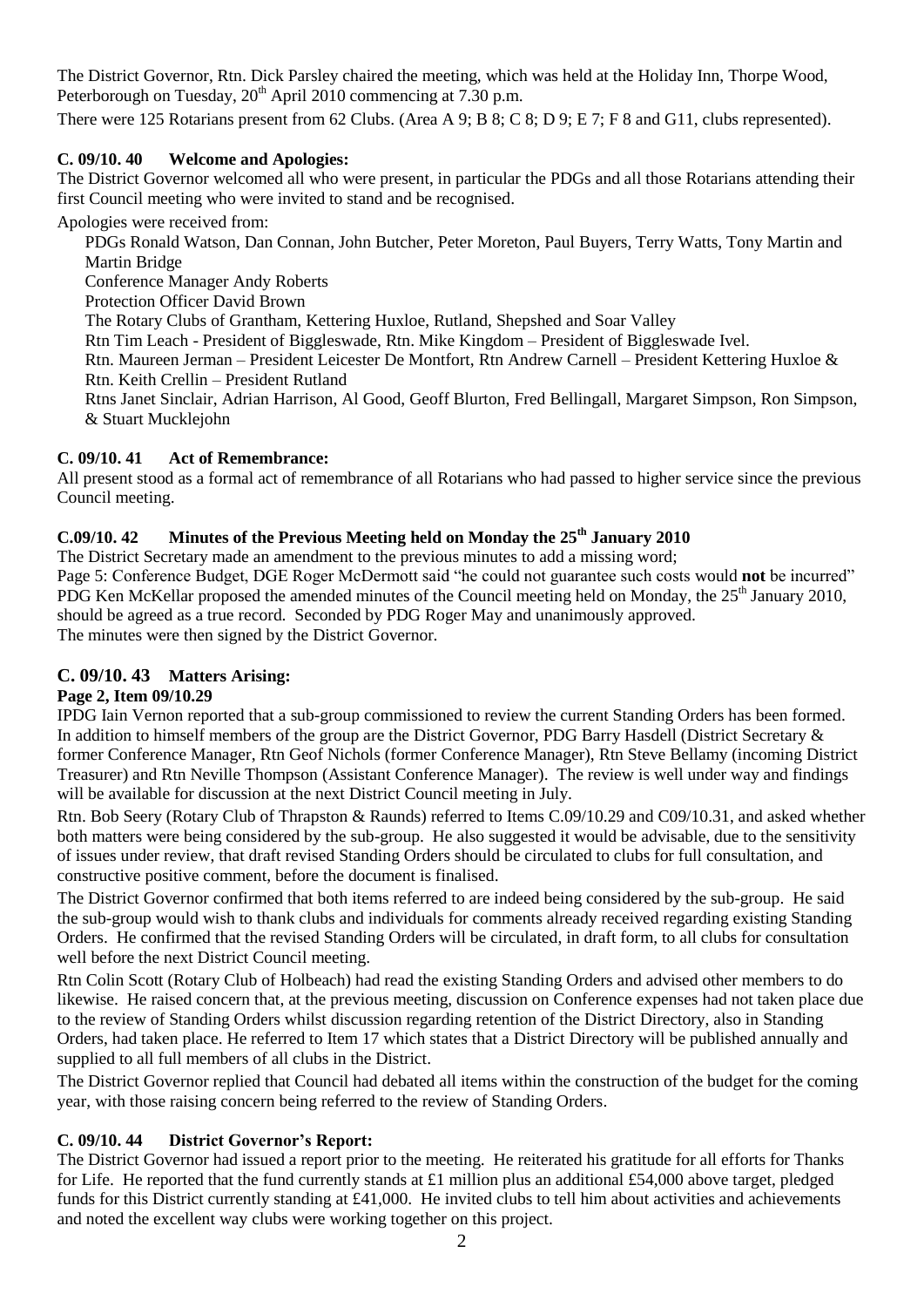The District Governor also thanked those who had attended the business session at the RIBI Conference in Bournemouth and announced appointments confirmed at the Conference:

- John Minhinick RIBI President 2012/13
- Greg Thacker RIBI Hon. Treasurer 2011/12
- Alan O Jagger RI Director 2011/13

Also in the business session, Resolution 1 - following the vote, the date for nominations for RIBI President and Treasurer posts will be brought forward to  $30<sup>th</sup>$  November from  $25<sup>th</sup>$  January so the election can take place prior to the RIBI Assembly.

He reported that a one hour debate on the Marketing Campaign had resulted in a vote to extend the £2.75 levy on capitation for a further year. The campaign will operate differently next year with a local focus on Districts or groups of Clubs.

The District Governor thanked members of the District Team standing down this year and attending Council for the last time. Formal appreciation for their hard work will be expressed at the Handover Lunch.

#### **C. 09/10. 45 Presentation of awards**

The District Governor mentioned his joy at the showcase of activities seen at RIBI Conference also the chance for recognition of achievements. He had been especially delighted to accept the award for the best District Magazine (out of 29 Districts) on behalf of Rtn Graham Walker and his team. He thanked the editorial team and the printers. The District Governor presented the award to Graham.

The District Governor also acknowledged over 30 years of service to Rotary by Rtn Geoff Hastings and his family at The Lady Anne's in Stamford. Use of this facility for meetings had been a huge asset and financial saving for District, those attending meetings always assured of a warm welcome. On behalf of District he presented Geoff with a District Paul Harris award in recognition of his outstanding contribution.

Geoff thanked everyone for the honour and expressed his pleasure at belonging to the best charity organisation in the world.

#### **C. 09/10. 46 District Secretary's Comments and Correspondence:**

The District Secretary had issued a report prior to the meeting but had a number of updates to address.

He informed Council that District Executive had given approval for an investigation of a District Database (separate from the RI Global Database).

Possible benefits will be identified and findings reported back to the Executive & Council.

To date 150 members have registered for District Assembly with only 10 days remaining for applications without incurring a surcharge.

District Directory responses will be known when the District Secretary goes back on line this week.

The first draft must go to the printers by  $1<sup>st</sup>$  May.

### **Change of details for District Secretary**

**Address:** Willowbrook House Willowbrook Close SHARNFORD Leicestershire LE10 3PZ **Telephone:** 01455 27 33 27 **Email:** unchanged

Details of the Handover Lunch, Sunday  $27<sup>th</sup>$  June, at Greetham Valley are in the baskets and will also be circulated via e.mail shortly.

#### **C. 09/10.47 District Treasurer's Report:**

The District Treasurer apologised that accounts had not been distributed prior to the meeting, copies of the accounts are in the baskets and some copies distributed around the room. The Rotary year is three quarters over but he had little to report as most activity takes place towards the end of the year.

At the RIBI Conference last year a resolution was passed that every Club President must send certification to the District Treasurer confirming that both general and trust accounts had been prepared and audited. Out of 87 Clubs 19 have yet to complete this obligation. He requested those present ask Club President & Treasurer to ensure the certificate has been sent, this being a mandatory requirement he is duty bound to report to RIBI. District 1070 did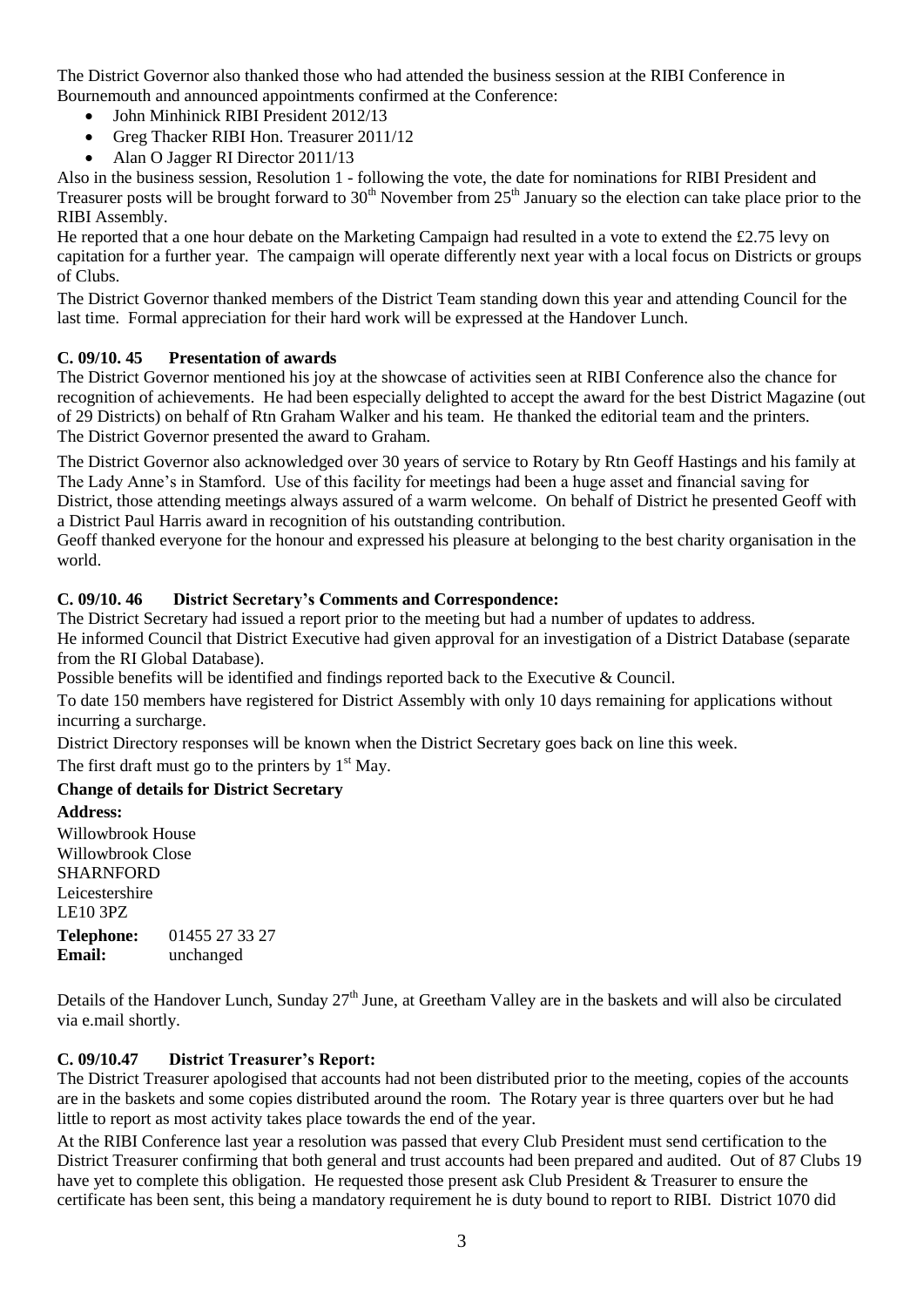suggest copies of the accounts (not mandatory) be included so the District Treasurer could generate publicity on fund raising achieved by the District.

Clubs yet to send certification are Boston, Bourne St Peter, Sleaford, Spalding Welland, Ashby Hastings, Coalville, Soar Valley, Stamford St Martins, Hinckley, Leicester de Montfort, Brackley, Northampton Apollo, Bedford Castle, Biggleswade, Biggleswade Ivel, Huntingdon, Huntingdon Hinchingbrooke and Kempston.

#### **C. 09/10. 48 Assistant Governors' Reports**:

AG reports had been circulated prior to the meeting.

Assistant Governors present had nothing to add to their reports.

#### **C. 09/10. 49 Project Team Reports:**

Project Team reports had been circulated prior to the meeting.

#### **a. Community and Vocational:**

Rtn Simon Adlam reported that 55 Clubs have registered for Kids Out in June and Calvert Trust is up and running. Despite concerns regarding Stroke Awareness the day seems to have gone off fairly well.

A letter has been issued to clubs requesting information on what was done and how it went.

Rtn Bill Burton (Environment) gave a presentation entitled "The 10:10 Campaign – Cutting UK Carbon Emissions" in which he highlighted the Government aims for reduction in greenhouse gases.

He mentioned the establishment of CRAGs (Carbon Rationing Action Groups) and offered to visit Clubs to give information on the Cheltenham Sunrise model and offer suggestions for a similar Club project.

Spare copies of the handout issued at the last District Council meeting were made available.

#### **b. Youth (incl. RYLA, Interact, Youth Exchange, Rotaract):**

Rtn Mary Whitehead had several points to add to her report:

She was delighted to report the formation of another new Interact Club in Wellingborough.

District 1070's Young Chef regional winner, Bethany from Market Harborough, competes in Chichester on Saturday. The Region 2 Young Musician Final will be held at the Loughborough Endowed School at 2.00pm this Sunday.

Youth Speaks entries compete in both RIBI Finals at Stratford-upon-Avon High School on  $8<sup>th</sup>$  May.

The bear is still available for events, book through her or Rtn Margaret Morley.

Deposits for RYLA candidates are now due, there are a few spaces left.

Rtn Colin Yarwood (District Youth Exchange Officer) gave a short presentation on Youth Exchange.

He mentioned that President David Fowler had invited Youth Exchange students to attend the recent RIBI Conference at Bournemouth to appear with him on stage. Five members from District 1070 attended.

A number of exchange students, past and future, joined Colin at this meeting and they gave short presentations. Those who had undertaken the exchange briefly explained their positive personal gain and acquired language skills resulting from the experience and outlined their future aspirations.

Future participants gave details of their forthcoming projects.

Colin explained that Government restrictions on visas now prevent long term exchanges but short term exchanges are possible and touch on all avenues of service.

#### **c. International (incl. RFE):**

Rtn Lesley Hammond had a couple of points to add to her report.

She was pleased to report on the Leonard Cheshire School in Uganda. Latrines and ramps have now been installed and  $20 - 30$  students registered. The plaque recognising District 1070 will be erected shortly.

Lesley made an appeal to Council for the return of her Water Survival Box, possibly last on loan to Ise Valley.

#### **d. Foundation (incl. Polio Challenge & Future Vision):**

Rtn John Dehnel reported that the polio campaign is developing well. Four Rotarians have been to the NID in India, with several more going in November. The good news is that only ONE case of polio has been reported in Nigeria so far this year (compared with 171 last year). Only 39 cases have been reported worldwide in the 1<sup>st</sup> quarter of this year. He reminded those present of the \$100mill challenge issued by Bill Gates and the added challenge to raise a further \$100mill to match his \$255mill offer, so far 80 clubs in District 1070 have contributed. From  $1<sup>st</sup>$  July the suggested contribution will be on an individual basis - £25 per member per year (or £20 with gift aid).

In a brief presentation on Future Vision John said it will make local or international grant application better and speedier. AGs and Club Presidents have received training. He said foundation is there to support Clubs with their work and projects. Club Presidents should have passed on the Foundation manual, issued at PETS to foundation officers. Club foundation officers will be trained at District Assembly and John reiterated that grants could only be awarded to those attending District Assembly.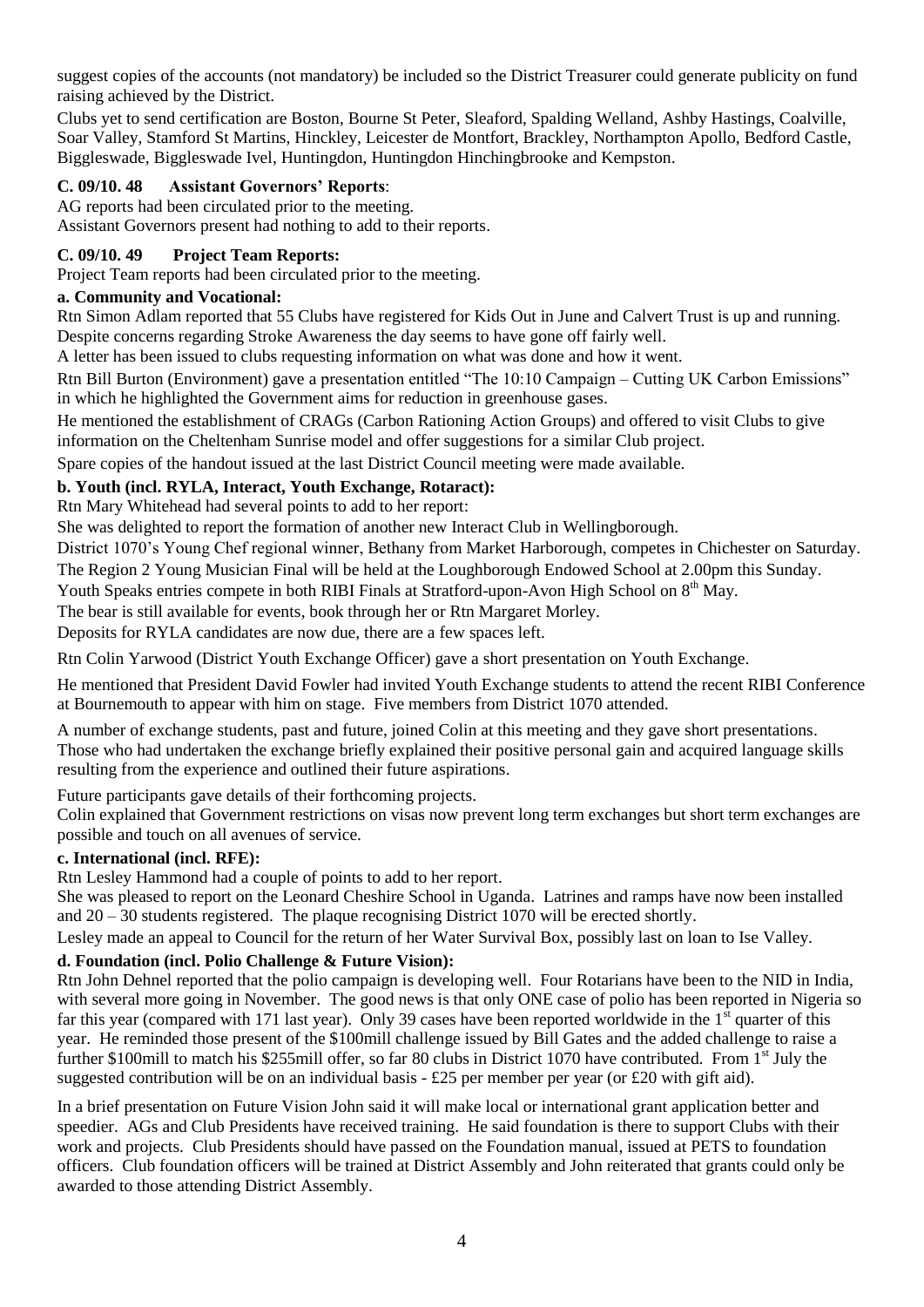A small amount (£900) remains in this year's District Simplified Grant. Applications should be made to Rtn Eddie Brew when he returns from Florida.

John concluded that, across District, all bar 23 Clubs have already contributed in excess of \$50 per a member with 16 Clubs giving in excess of \$100 per member to Foundation.

All Project Team Chairmen urged Clubs to send a representative to their sessions at District Assembly.

#### **C. 09/10. 50 Support Team Reports:**

Support Team reports had been circulated prior to the meeting.

#### **a. Conference:**

The Conference Manager, Andy Roberts, being unwell and working away so not able to attend

**1. Eastbourne 2009**: The District Governor reminded members that a deficit budget of £6,500 had been planned but the financial downturn had made the losses greater. Conference accounts had been independently examined and verified and expenditure found to be consistent with current Standing Orders. A pessimistic estimate of numbers had still exceeded the reality by 125 attendees. Furthermore organisations had not given the headroom and leeway enjoyed in previous years, in the current economic climate contracts gave little room for negotiation.

Rtn Andrew Deptford (Sleaford) expressed the view that members of his club believed hospitality costs should be curtailed (hotel accommodation for guests and officers, regalia and transport, lunch and top table drinks), believing the hierarchy should pay their own expenses.

The District Governor responded that these were the very items subject to the current review of Standing Orders and that points raised by the club had been fed into the review.

Rtn Patrick Boylan (Leicester) requested that the review should seriously look at the claim that we are bound to have both an Assembly and a Conference asking whether it was obligatory to have both. He believed Districts outside the UK seem to have what we call Conference as an Assembly.

The District Governor said the suggestion would be looked at and remarked that the £13,000 loss does come out of the conference reserve which had previously been increasing each year.

PDG Ken McKellar (Stamford Burghley) said he believed some of the loss arose from Rotarians booking accommodation and failing to honour the commitment.

The District Governor confirmed that, in part, numbers did not match aspirations.

#### **2. Presentation of the Examined Conference Accounts for 2009**

**The District Governor asked for acceptance of the accounts.** 

**Proposed by PDG Andrew Cowling (Northampton), seconded by Rtn John Cartwright (St Neots) and agreed by a significant majority (none against, 2 abstentions).**

**3. Bournemouth 2010:** DGE Roger McDermott said Bournemouth was chosen 2½ years ago. Problems from last year have been taken into account and every effort made to reduce costs and liabilities where possible. At the HQ hotel the liability for 150 rooms has been reduced to just 90 rooms to prevent overexposure. The Friday night concert costs have been limited by involving voluntary organisations and young people. It was aimed to produce a top class conference as economically as possible. Keynote speakers will be John Suchet (not charging), Diana Moran and Roy Walker. There will be no casino this year but alternative entertainment in a quiet corner for those not wishing to dance. He ended by saying that conference committee had worked very hard to produce this conference and he hoped it would be well supported.

The District Secretary addressed problems associated with provision of coffee to delegates. He understood arrangements were not very satisfactory at the recent RIBI conference.

This was confirmed by DGE Roger who said coffee costs are high and impossible to negotiate as the caterers are tied in with the BIC. He will discuss this with the Conference Committee, in future it may be worth considering not having coffee.

- **4. Southport 2011:** DGN Linda May reported that this Conference will start on the Saturday with opportunity for Clubs to socialise on Friday evening if members arrive the night before. A light lunch will be provided for Presidents on Saturday in place of the Friday tea party.
- **5. Telford 2012:** DGN (E) Chris Chew said, with average travel time of 1½ hours from anywhere in the District, delegates could choose to travel Friday evening or Saturday morning.
- **6. Future Conferences:** The District Governor said the format of future conferences was still under consideration. He invited input from every Rotarian, not just Conference delegates, as it was important to satisfy the majority. A venue needs to be chosen soon.